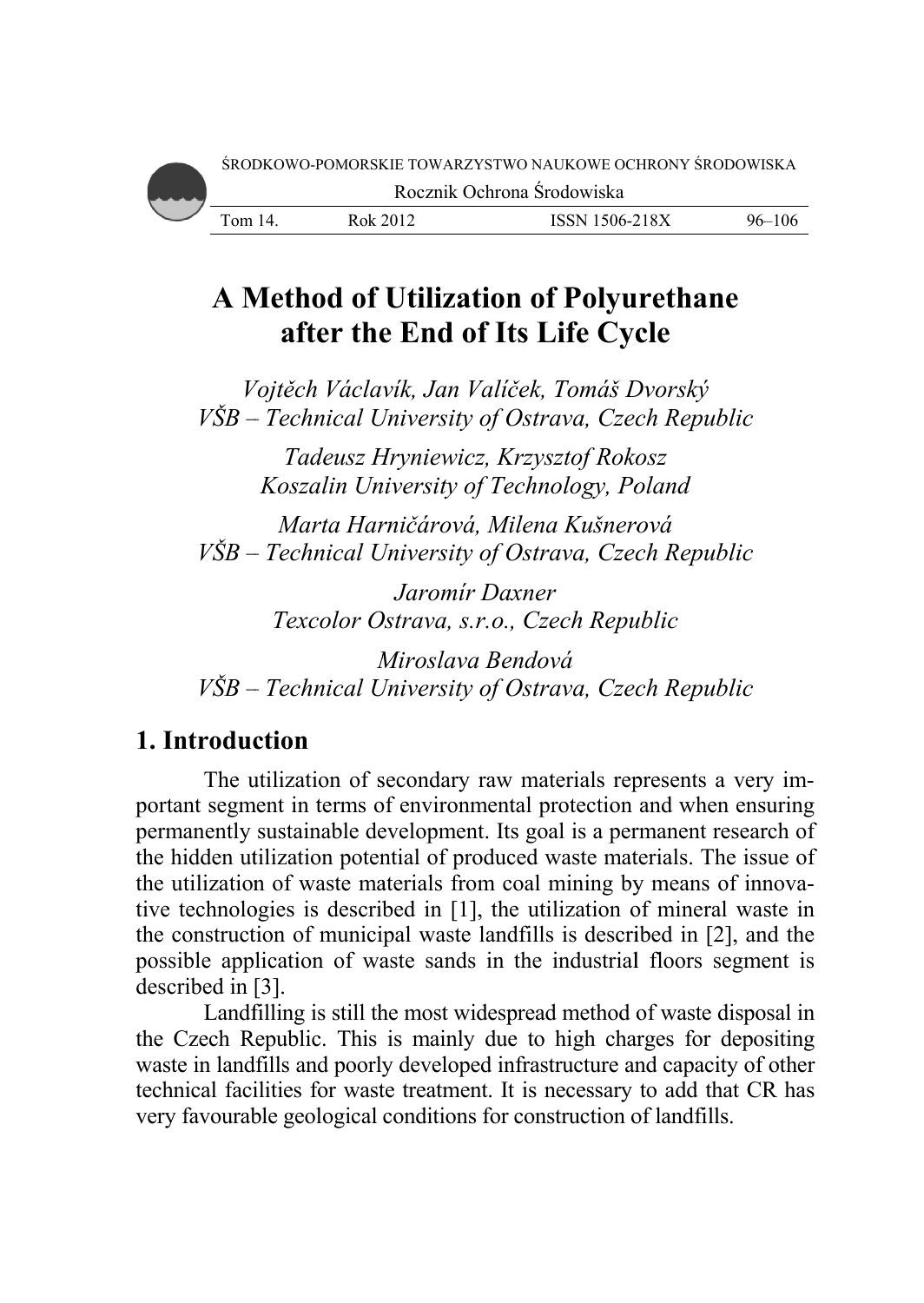The second most common way of dealing especially with construction waste materials in the Czech Republic is their recycling and subsequent reuse. The following recycled material resources are currently used in building practice: concrete, bricks, tiles, ceramics, asphalt mixtures without hazardous properties, soil and aggregates without hazardous mixtures. In Table 1, we present an overview of production of construction waste in the Czech Republic during the period from 2006 to 2010, serving as an input for the recycling process itself. The data are taken from the ISOH database, administered by the Czech Environmental Information Agency (CENIA). However, these values (with regard to the current definition of waste in the Waste Law 185/2001 of the Code) do not affect the production of all subjects, but especially the weight aspect of the key types of inert mineral construction waste from groups 1701, 1703 and 1705. According to the definition: "Waste is any movable asset its owner disposes of or intends or is bound to dispose of and it belongs to some of the groups of wastes listed in Annex no.1 to this Law." (Law 185/2001 of the Code § 3, paragraph 1). Nevertheless, a significant part of the excavated soil and aggregate and other inert construction wastes do not comply with this definition if, after recycling (usually at the demolition site), they do not change their owner (the recycling company acts only as a form of service here). That is why the inert mineral wastes recycled this way or products derived from them usually do not go through the above-mentioned ISOH database [4].

According to Annex No. 1, the Ministry of Environment Decree No. 381/2001 of the Code, polyurethane foam after the end of its life cycle, used as a waste material for recycling, can be assigned code 07 02 13, according to the catalogue of waste materials. The Czech Republic has an annual production of about 40 000 tons of waste fitting the above mentioned code, and about 10 000 tons of this waste is rigid polyurethane foam.

Current methods of rigid polyurethane foams recycling which are used in the world are described in Fig. 1. The best way to recycle polyurethane foam at the end of its life cycle, as filler in restoration mortars, is its disintegration in a knife mill. Polyurethane foam recycled by means of this method is suitable as a substitute of expanded volcanic glass – pearlite, expanded obsidian and expanded vermiculite. Other ways of recycling polyurethanes into feedstock or as decomposition into individual components of monomers [5, 6] using a chemical method, together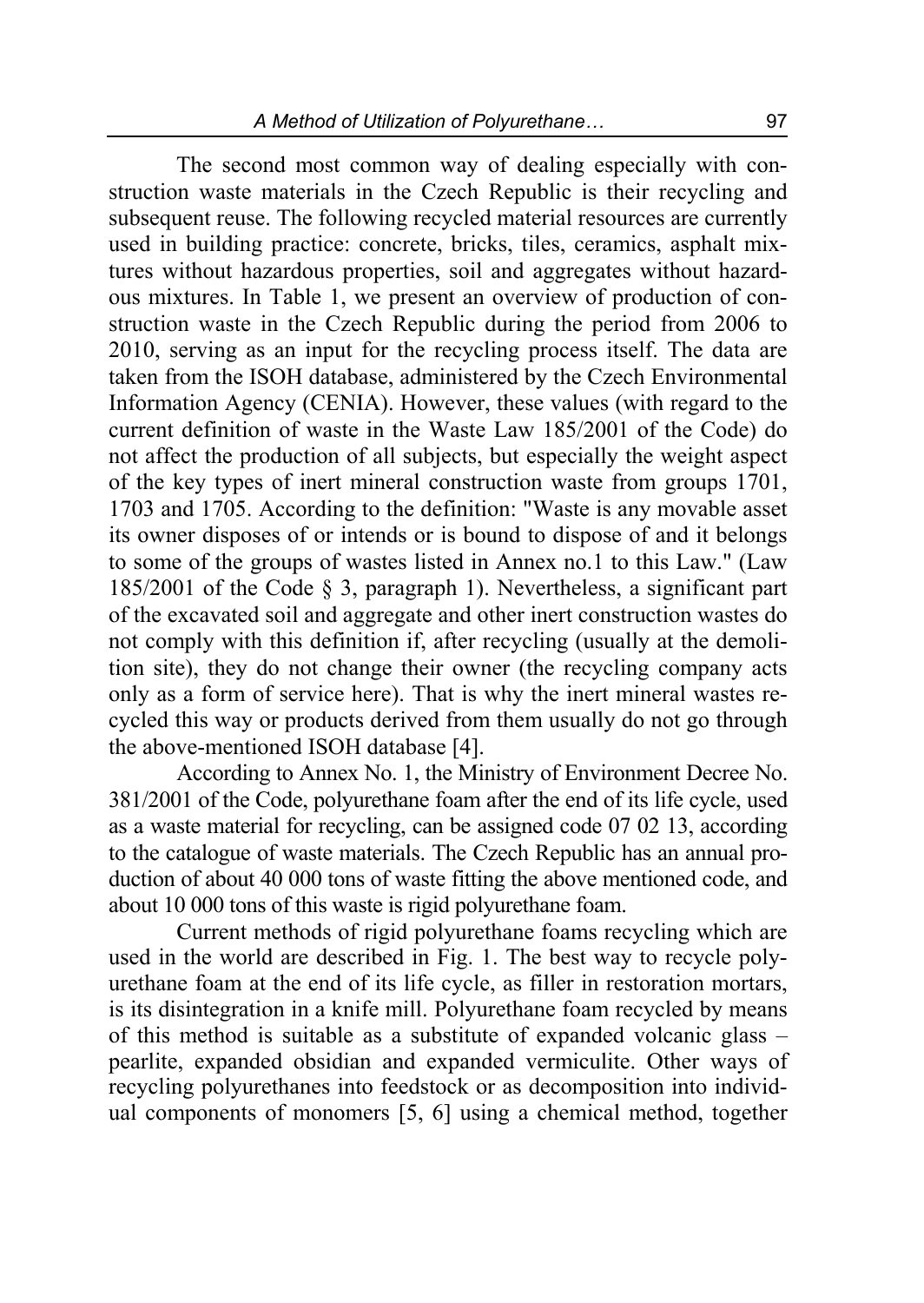with burning and subsequent energy recuperation [7, 8], may appear to be some of the best practices of recycling plastics, but none of these methods of recycling provides suitable filler for restoration mortars.

**Table 1.** Production of construction and demolition wastes in the Czech Republic in the period of 2007–2010

| Tabela 1. Produkcja budowlanych i rozbiórkowych odpadów w Czechach |  |
|--------------------------------------------------------------------|--|
| w latach 2007–2010                                                 |  |

|           |                                                                                                      | Year         | Year     | Year     | Year         |  |
|-----------|------------------------------------------------------------------------------------------------------|--------------|----------|----------|--------------|--|
| Group     | Waste                                                                                                | 2007         | 2008     | 2009     | 2010         |  |
|           |                                                                                                      | [kt]         | [kt]     | [kt]     | [kt]         |  |
| 1701      | Concrete, bricks, tiles and ceramics                                                                 | 4 6 28       | 2934     | 2998     | 3 1 6 7      |  |
| 170101    | Concrete                                                                                             | 1815         | 1 2 2 4  | 1 1 3 2  | 1 1 6 3      |  |
| 17 01 02  | <b>Bricks</b>                                                                                        | 761          | 861      | 919      | 834          |  |
| 17 01 03  | Tiles and ceramic products                                                                           | 12           | 13       | 15       | 18           |  |
| 17 01 06* | Mixtures containing dangerous substance                                                              | 82           | 43       | 46       | 22           |  |
| 17 01 07  | Mixtures not listed under No. 17 01 06                                                               | 1958         | 793      | 886      | 1 1 3 0      |  |
| 1703      | Asphalt mixtures, tar and tar products                                                               | 505          | 445      | 516      | 466          |  |
| $170301*$ | Asphalt mixtures containing tar                                                                      | 11           | 8        | 3        | 10           |  |
| 17 03 02  | Asphalt mixtures not listed under No. 17<br>03 01                                                    | 493          | 437      | 513      | 456          |  |
| 17 03 03* | Coal-tar and tar products                                                                            | $\mathbf{1}$ | $\theta$ | 1        | $\theta$     |  |
|           | Soil (including soil extracted from con-                                                             |              |          |          |              |  |
| 1705      | taminated places), aggregate and ex-                                                                 | 9 1 7 6      | 11 396   | 10 707   | 10846        |  |
|           | tracted tailings                                                                                     |              |          |          |              |  |
| 17 05 03* | Soil and aggregate containing dangerous<br>substance                                                 | 314          | 462      | 504      | 280          |  |
| 17 05 04  | Soil and aggregate containing dangerous<br>substance, not listed under No. 17 05 03                  | 8481         | 10 0 26  | 9 1 1 6  | 8825         |  |
| 17 05 05* | Extracted tailings containing dangerous<br>substances                                                | $\theta$     | $\theta$ | $\theta$ | $\mathbf{0}$ |  |
| 17 05 06  | Extracted tailings not listed under No. 17<br>05 05                                                  | 292          | 707      | 1 0 0 3  | 1687         |  |
| $170507*$ | Ballast from superstructure containing NL                                                            | 10           | 26       | 30       | 7            |  |
| 17 05 08  | Ballast from superstructure not listed under<br>No. 17 05 07                                         | 79           | 175      | 54       | 47           |  |
| 1709      | Other construction and demolition<br>wastes                                                          | 702          | 497      | 580      | 622          |  |
| 17 09 03* | Other construction and demolition wastes<br>containing dangerous substances                          | 59           | 47       | 95       | 67           |  |
| 17 09 04  | Mixed construction and demolition wastes<br>not listed under Nos. 17 09 01, 17 09 02<br>and 17 09 03 | 642          | 449      | 485      | 555          |  |
|           | <b>Total</b>                                                                                         | 15 065       | 15 272   | 14 802   | 15 101       |  |

*Source: ISOH database – Waste Management Information System (CENIA – Czech Environmental Information Agency)*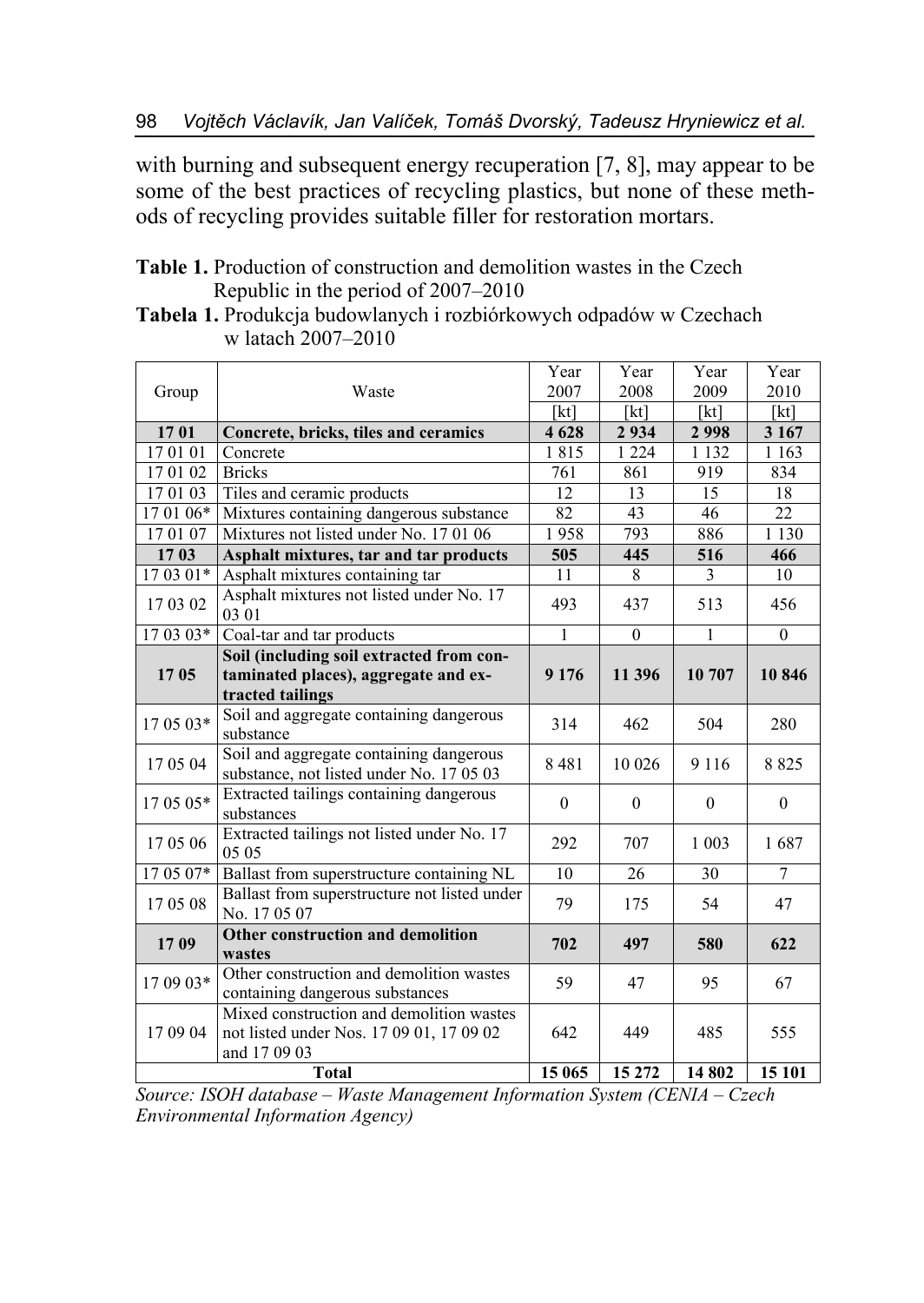

Fig. 1. Scheme of current recycling methods of rigid polyurethane foam **Rys. 1.** Schemat obecnych metod recyklingu sztywnej pianki poliuretanowej

# 2. Materials

#### 2.1. Recycled rigid polyurethane foam

3 samples of crushed rigid polyurethane foam were prepared for the purposes of experimental research. The crushing was performed using a knife mill and output screens with 6 and 8 mm in size. All samples were later subjected to grain analysis. The screen analyses were conducted on a laboratory sifting machine with standardized screens according to ČSN EN 933-1. The grain analysis was performed using selected series of screens: 0.063, 0.125, 0.25, 0.5, 1, 2, 4, 5.6, 8 mm. The outcomes of the grain analysis are presented in Table 2 and in Fig. 2.

| Screen size          |        | Siftings percentage summary [%] |        |
|----------------------|--------|---------------------------------|--------|
| $\lceil$ mm $\rceil$ | VST01  | <b>VST02</b>                    | VST03  |
| 0.063                | 12.80  | 12.50                           | 12.30  |
| 0.125                | 12.90  | 12.50                           | 12.60  |
| 0.25                 | 13.40  | 12.70                           | 13.00  |
| 0.5                  | 15.40  | 13.50                           | 14.60  |
|                      | 26.30  | 22.30                           | 24.70  |
| 2                    | 54.50  | 52.80                           | 55.60  |
| 4                    | 94.50  | 97.30                           | 96.20  |
| 5.6                  | 98.80  | 99.90                           | 98.30  |
|                      | 100.00 | 100.00                          | 100.00 |

**Table 2.** Sift analysis of VST01 – VST03 samples Tabela 2. Analiza Sift próbek VST01 – VST03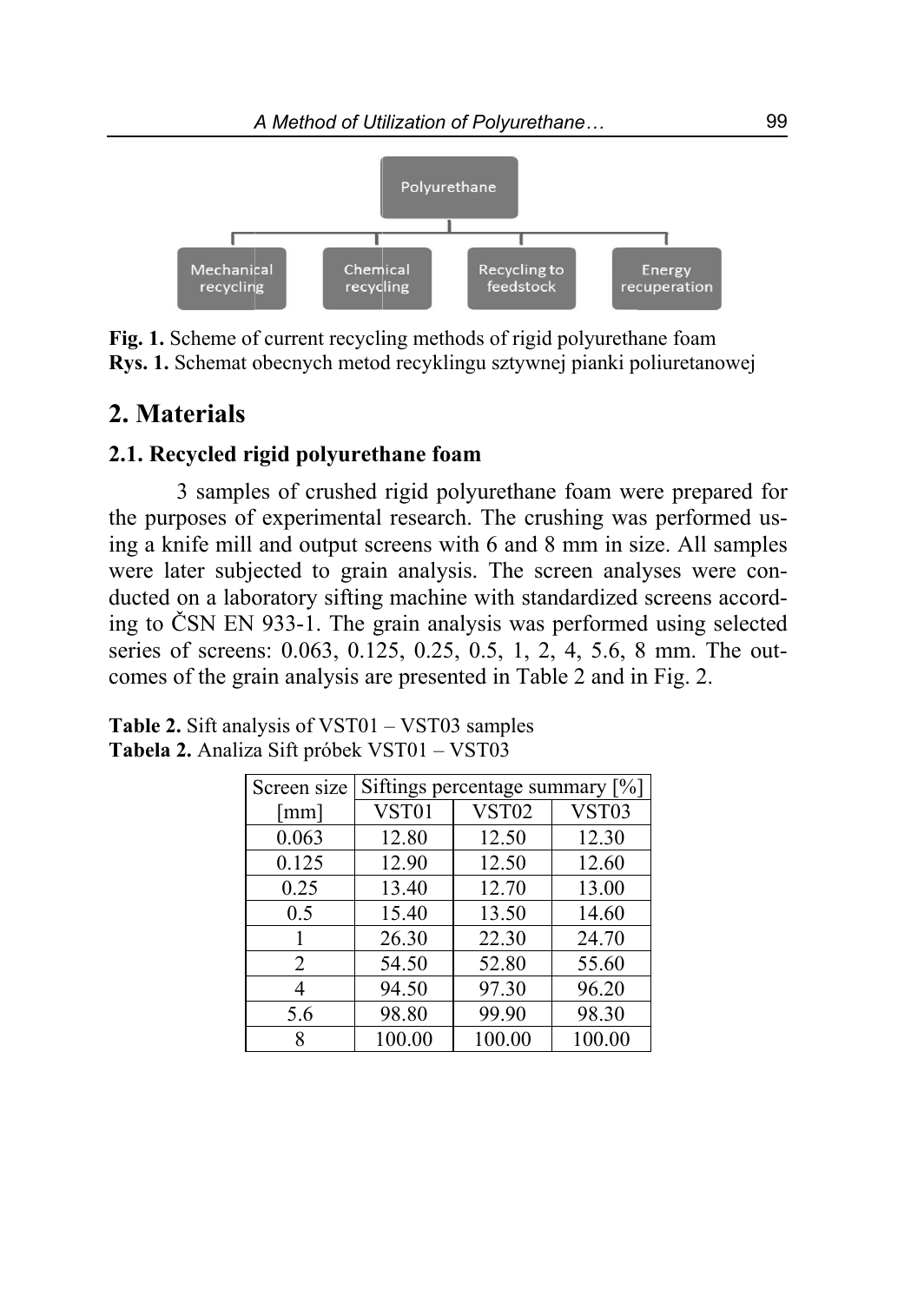Polyurethanes in fact respect the size of the screen installed in the knife grinder. However, the maximum size of crushed material has an initial measurable volume one or two orders bellow the size of the screen installed in the crusher.

The graphic presentation of the grain size curves (see Figure 2) clearly shows that the siftings of grain size of 2 mm for all polyurethane samples is 55% of the sample weight. Crushed polyurethane foam samples show an even share of particles of  $2 - 4$  mm grain size range.

Samples of crushed polyurethane foam VST01, VST02, VST03 were subjected to aqueous leach tests according to Government Regulation No. 163/2002 of the Code. The purpose was to determine whether the samples are not contaminated with excess concentrations of heavy metals and volatile organic compounds. The results of the analyses are presented in Tables 3 and 4. The acceptable values according to this Regulation are marked LIMIT in the table.



Fig. 2. Graphic expression of grain size curve of  $VST01 - VST03$  samples Rys. 2. Graficzna ilustracja krzywej granulometrycznej próbek VST01 – VST03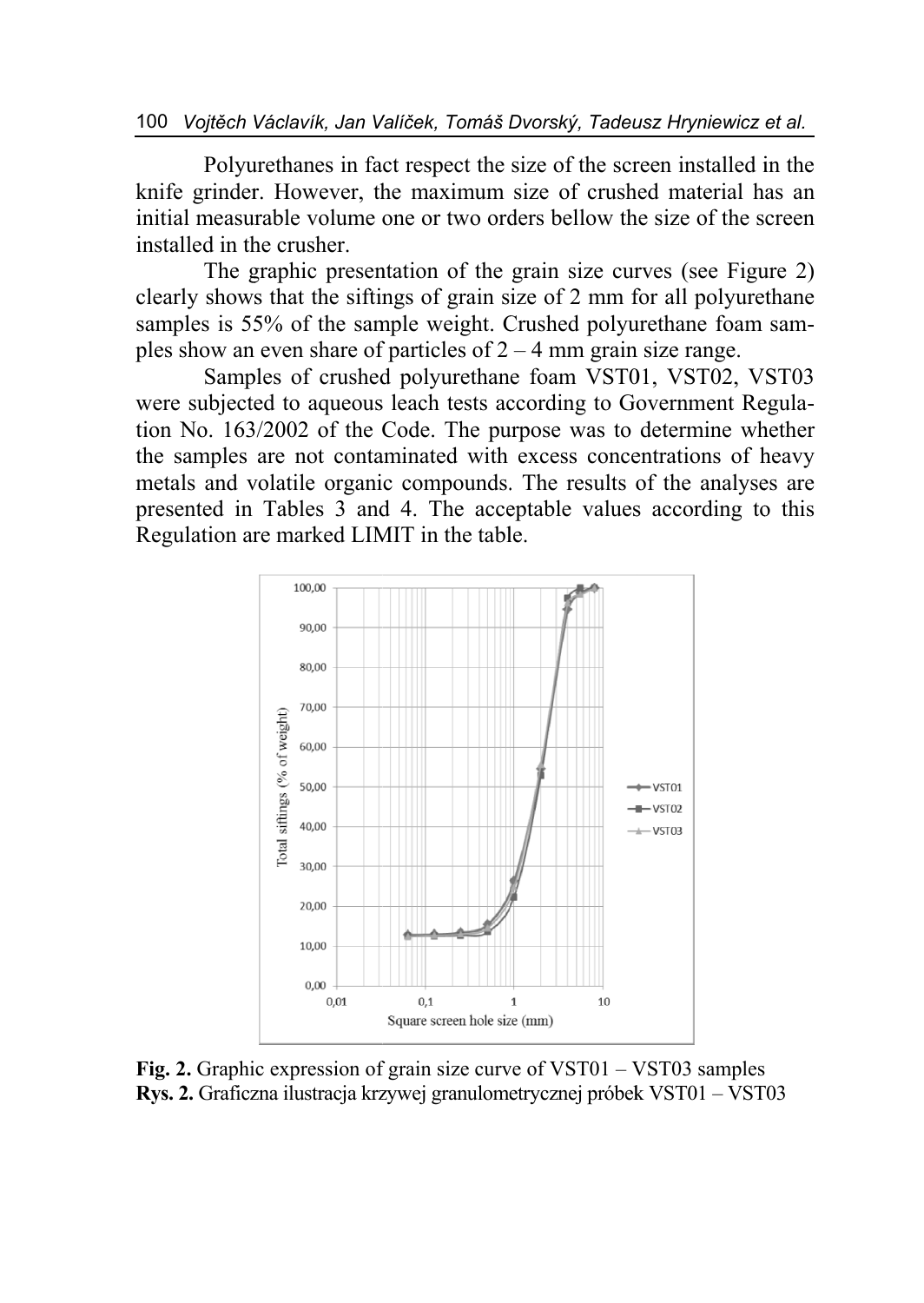|                   | $\mu$ anki politaretano $\mathbf{v}$ e |            |        |                 |        |        |                                        |        |
|-------------------|----------------------------------------|------------|--------|-----------------|--------|--------|----------------------------------------|--------|
| Anal.             | TOC                                    | <b>COD</b> | Mn     |                 | Cr     | Pb     | C <sub>d</sub>                         | Ni     |
| Subst.            | $\lceil \text{mg} \cdot 1^{-1} \rceil$ |            |        | pH              |        |        | $\lceil \text{mg} \cdot 1^{-1} \rceil$ |        |
| VST <sub>01</sub> | $0.163 \pm 0.028$                      | $\leq 6$   | < 0.03 | $6.01 \pm 0.13$ | < 0.03 | < 0.02 | < 0.002                                | < 0.03 |
| VST <sub>02</sub> | $0.447 \pm 0.076$                      | $\leq 6$   | < 0.03 | $6.30\pm0.13$   | < 0.03 | < 0.02 | < 0.002                                | < 0.03 |
| VST03             | $0.419 \pm 0.072$                      | $\leq 6$   | < 0.03 | $6.82 \pm 0.14$ | < 0.03 | < 0.02 | < 0.002                                | < 0.03 |
| <b>LIMIT</b>      |                                        | (Mn)3.0    | 0.05   | $6.5 - 9.5$     | 0.05   | 0.01   | 0.005                                  | 0.02   |

**Table 3.** Results of contamination analyses of recycled polyurethane foam samples **Tabela 3.** Wyniki analiz zanieczyszczeń próbek pochodzących z recyklingu pianki poliuretanowej

**Table 4.** Results of contamination analyses of recycled polyurethane foam samples **Tabela 4.** Wyniki analiz zanieczyszczeń próbek pochodzących z recyklingu pianki poliuretanowej

| Anal. Subst.      | Phenols             | Formalde-<br>hyde | Benzene | Toluene | $\Sigma$ xylene | $o$ -xylen+<br>styren | Ethylbenze-<br>e | TOE     | PCE     |
|-------------------|---------------------|-------------------|---------|---------|-----------------|-----------------------|------------------|---------|---------|
|                   | $[mg \cdot l^{-1}]$ |                   |         |         |                 |                       |                  |         |         |
| VST01             | < 0.05              | 0.00006           | < 0.001 | 0.001   | < 0.001         | 0.022                 | < 0.001          | < 0.001 | < 0.001 |
| VST <sub>02</sub> | < 0.05              | 0.00007           | < 0.001 | 0.003   | < 0.001         | 0.029                 | < 0.001          | < 0.001 | < 0.001 |
| VST03             | < 0.05              | 0.00006           | < 0.001 | < 0.001 | 0.001           | 0.029                 | < 0.001          | < 0.001 | < 0.001 |
| <b>LIMIT</b>      | 0.05                |                   | 0.001   | 0.2     | 0.2             | $*0.02$               | 0.02             | 0.01    | 0.01    |

\*only styrene

The results of the analyzes of the polyurethane foam samples presented in Tables 3 and 4 clearly show that the limit value has not been exceeded in any of the monitored parameters.

#### **2.2. Bonding agents and additives**

Mixed Portland cement CEM II 32,5N-S was used as the main bonding agent in mixtures for restoration mortars. Very finely ground limestone (Kotouč Štramberk), hydrate CL 90-S (Kotouč Štramberk) were used as well. The used additives were based on sodium alkylbenzene sulphonate, calcium lignosulphonate, copolymer vinylacetate and zinc stearate in order to improve the workability, rheology, content of air pores and hydrophobization.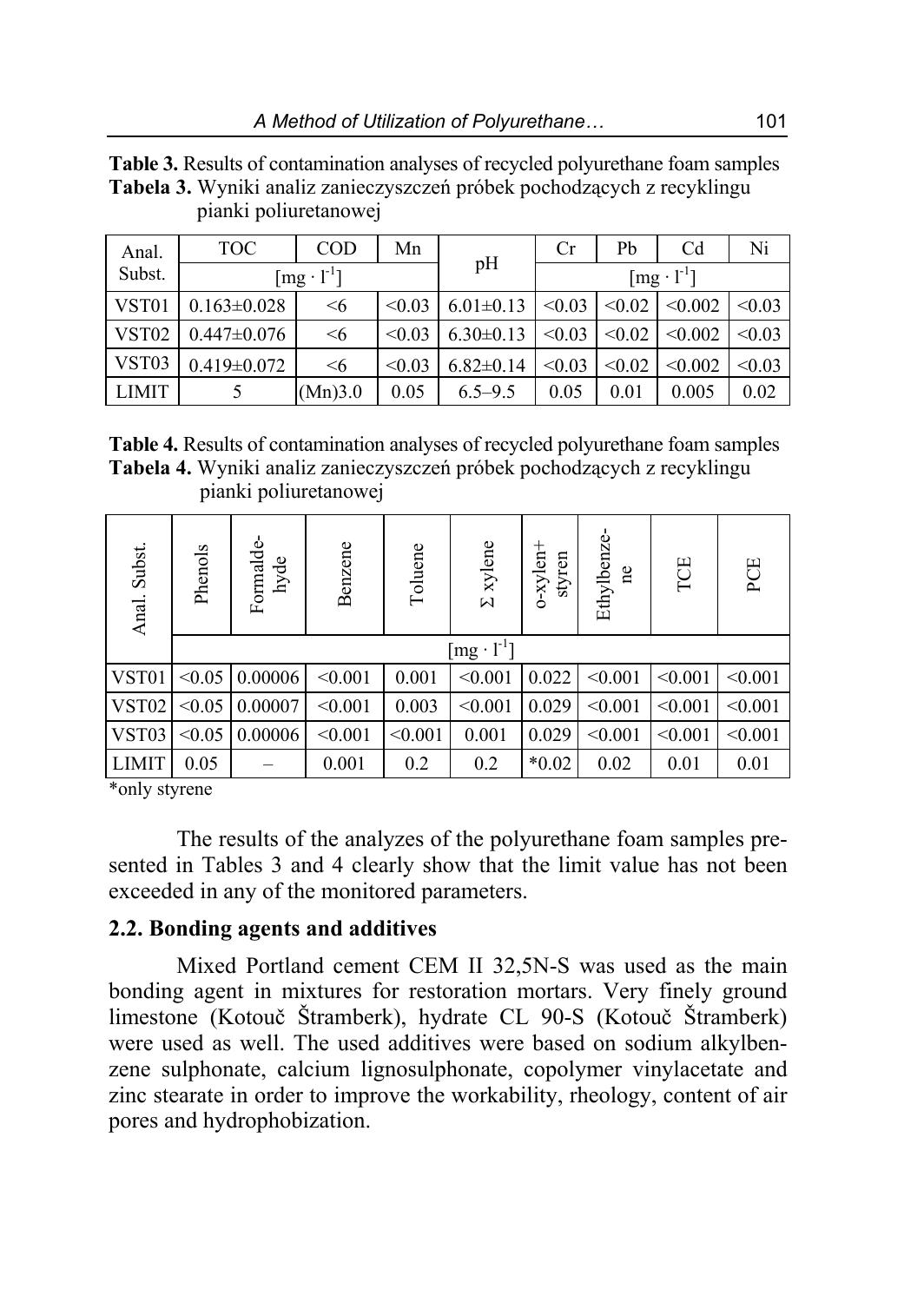# **3. Experimental part**

### **3.1. Restoration mortar**

6 recipes with different ratio of polyurethane bonding agents and additives were prepared for restoration mortar. The objective of the proposal was to discover a suitable ratio of components and suitable admixtures for modification of restoration mortars with polyurethane filler. Crushed polyurethane foam with grain size of 0–2 mm was used as the filling agent. It was acquired through sieving from sample VST02. Cement CEM II 32,5 N, hydrate, and very finely ground limestone were used in various ratios as the basic bonding agent. The recipes for restoration mortars are presented in Table 5.

| Plaster mixture                  | Unit | ZO1   | ZO <sub>2</sub> | ZO <sub>3</sub> | ZO <sub>4</sub> | ZO <sub>5</sub> | ZO <sub>6</sub> |
|----------------------------------|------|-------|-----------------|-----------------|-----------------|-----------------|-----------------|
| components                       |      |       |                 |                 |                 |                 |                 |
| $PUR$ (fr.0/2 mm)                | g    | 4600  | 4600            | 4600            | 4600            | 4600            | 3100            |
| Water                            | g    | 13000 | 13000           | 13000           | 14000           | 14000           | 11000           |
| Cement CEM II 32.5N              | g    | 12500 | 12500           | 12500           | 10500           | 10500           | 10500           |
| Sodium alkylbenzene<br>sulfonate | g    | 177   | 177             | 177             | 300             | 300             | 300             |
| Calcium lignosulfonate           | g    |       |                 | 50              | 30              | 20              | 20              |
| Copolymer vinylacetate           | g    |       |                 |                 | 50              | 60              | 60              |
| Hydrate CL90-S                   | g    |       | 2890            |                 |                 |                 |                 |
| Very finely Grodnu               |      | 5250  |                 |                 |                 |                 |                 |
| limestone                        | g    |       |                 |                 |                 |                 |                 |
| Zinc stearate                    | g    |       |                 |                 |                 | 55              | 55              |

**Table 5.** Recipes of restoration mortars **Tabela 5.** Receptury zapraw renowacyjnych

The individual mixtures were prepared in a horizontal mixer with forced circulation with the geometric volume of 80  $dm<sup>3</sup>$ . Exactly specified amount of polyurethane crumbs was measured for each mixture, and the individual components of bonding agents and additives were gradually added to the mixtures. The experimental mixtures prepared using this method were tested in order to determine the spreadable time and the time of fresh mortar treatment, and they were subsequently applied in the test forms. The forms were compacted for 10 seconds on a vibration table. The samples in forms were packed in polyethylene bags and stored in a room at temperature of 22  $\degree$ C for 2 days, after that the forms were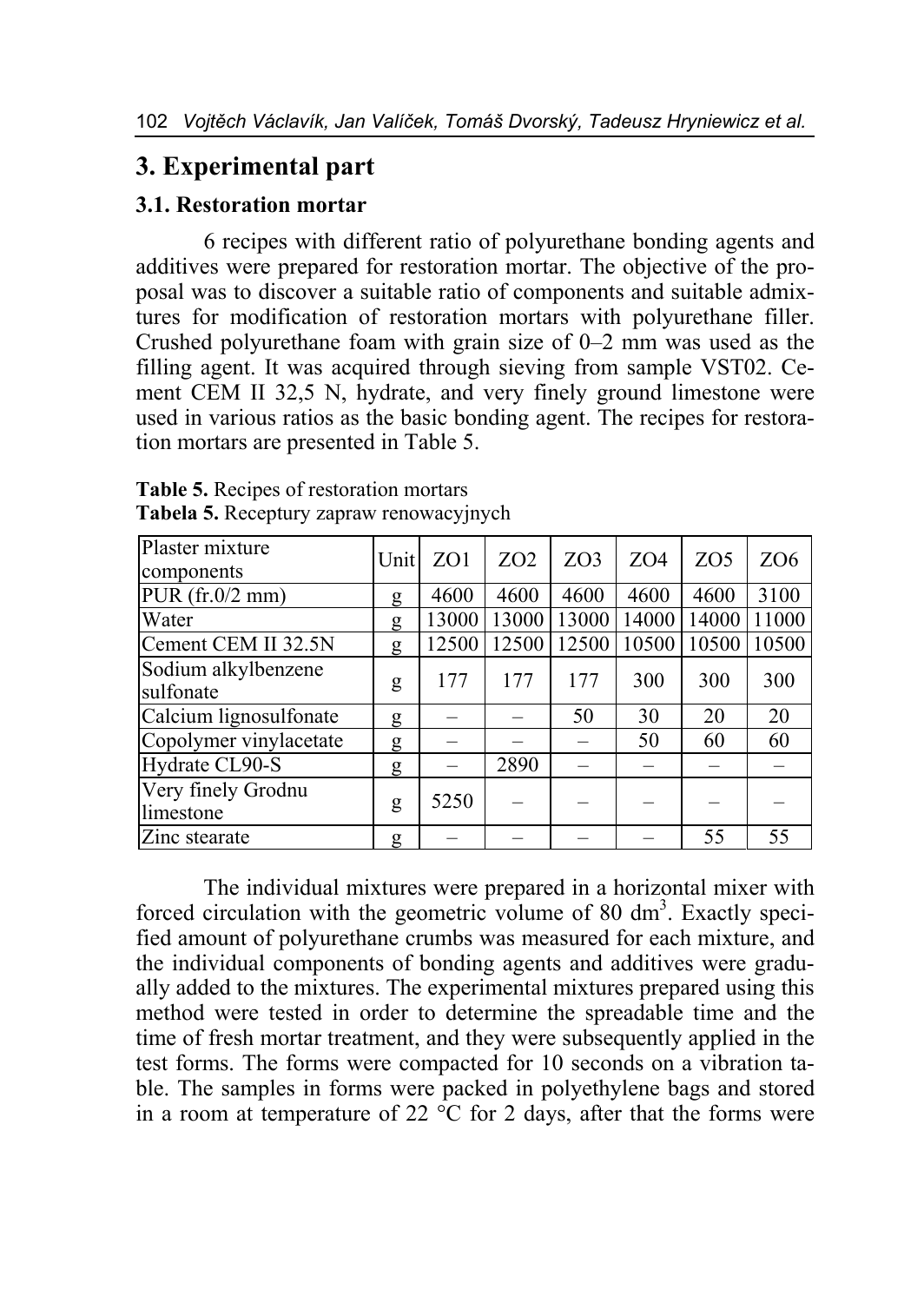removed and the samples were put back in bags and stored for further 5 days. After this time, the frames were stored freely in the room at a temperature of 22 °C for 21 days. They were subsequently tested to determine the volume weight of dry hardened mortars, the strength of hardened mortars in compression, and the adhesive strength of hardened mortars for interior and exterior plasters. The test results are presented in Table 6.

| Marking         | Strength of mor-<br>Volume weight<br>of hardened<br>tar in compres-<br>sion<br>mortar |                                           | Spreadable<br>time [min] |       | Backing adhesive<br>strength $[N·mm^{-2}]$ |
|-----------------|---------------------------------------------------------------------------------------|-------------------------------------------|--------------------------|-------|--------------------------------------------|
|                 | $[N \cdot mm^{-2}]$                                                                   | $\left[\text{kg}\cdot\text{m}^{3}\right]$ |                          | Value | Separation<br>method                       |
| ZO1             | 0.44                                                                                  | 550                                       | 60                       | 0.040 | in mortar                                  |
| ZO <sub>2</sub> | 0.47                                                                                  | 500                                       | 60                       | 0.040 | in mortar                                  |
| ZO <sub>3</sub> | 0.35                                                                                  | 430                                       | 60                       | 0.030 | in mortar                                  |
| ZO <sub>4</sub> | 1.00                                                                                  | 350                                       | 60                       | 0.050 | in mortar                                  |
| ZO <sub>5</sub> | 1.20                                                                                  | 350                                       | 60                       | 0.051 | in mortar                                  |
| ZO <sub>6</sub> | 1.20                                                                                  | 300                                       | 60                       | 0.053 | in mortar                                  |

**Table 6.** Test results of experimental mixtures of restoration mortars **Tabela 6.** Wyniki badań eksperymentalnych mieszanek zapraw renowacyjnych

ZO 6 mixture, which had shown the best physical and mechanical properties of all the prepared formulae, was selected for further research. In this mixture, we have managed to reduce the value of volume weight of hardened mortar to 300 kg⋅m<sup>-3</sup>, while increasing its strength in compression to 1.2 N·mm<sup>-2</sup> by adding a suitable ratio of lightening additives, additives increasing plasticity and altering the compressive strength. The backing adhesive strength has slightly increased to 0.053 N·mm<sup>-2</sup>, while maintaining the spreadable time of 60 minutes. The results of additional tests of mixture ZO6 are presented in Table 7.

**Table 7**. The results of additional tests of mixture ZO6 **Tabela 7.** Wyniki dodatkowych badań mieszanki ZO6

|                 | Crushed                    |         | Bending Mort. back- |        |                                                                       | Capillary                                                |
|-----------------|----------------------------|---------|---------------------|--------|-----------------------------------------------------------------------|----------------------------------------------------------|
|                 | Restoration   polyurethane |         |                     |        | strength ing adhesive   Water-   C-value coeffi-   absorption         |                                                          |
| mortar          | grain fine-                | in ten- | strength $-$        | vapour | cient                                                                 | coefficient                                              |
| mixture         | ness[mm]                   | sion    | Porobeton           |        | diffusion $\left  \left[ W \cdot m^{-1} \cdot K^{-1} \right] \right $ | $\lceil \lceil \text{kg} \cdot \text{m}^2 \rceil \rceil$ |
|                 |                            | [MPa]   | [MPa]               |        |                                                                       | after $24 h$                                             |
| ZO <sub>6</sub> | $0.125 - 2$                | 0.956   | 0.04                | 4.2    | 0.079                                                                 | 4.23                                                     |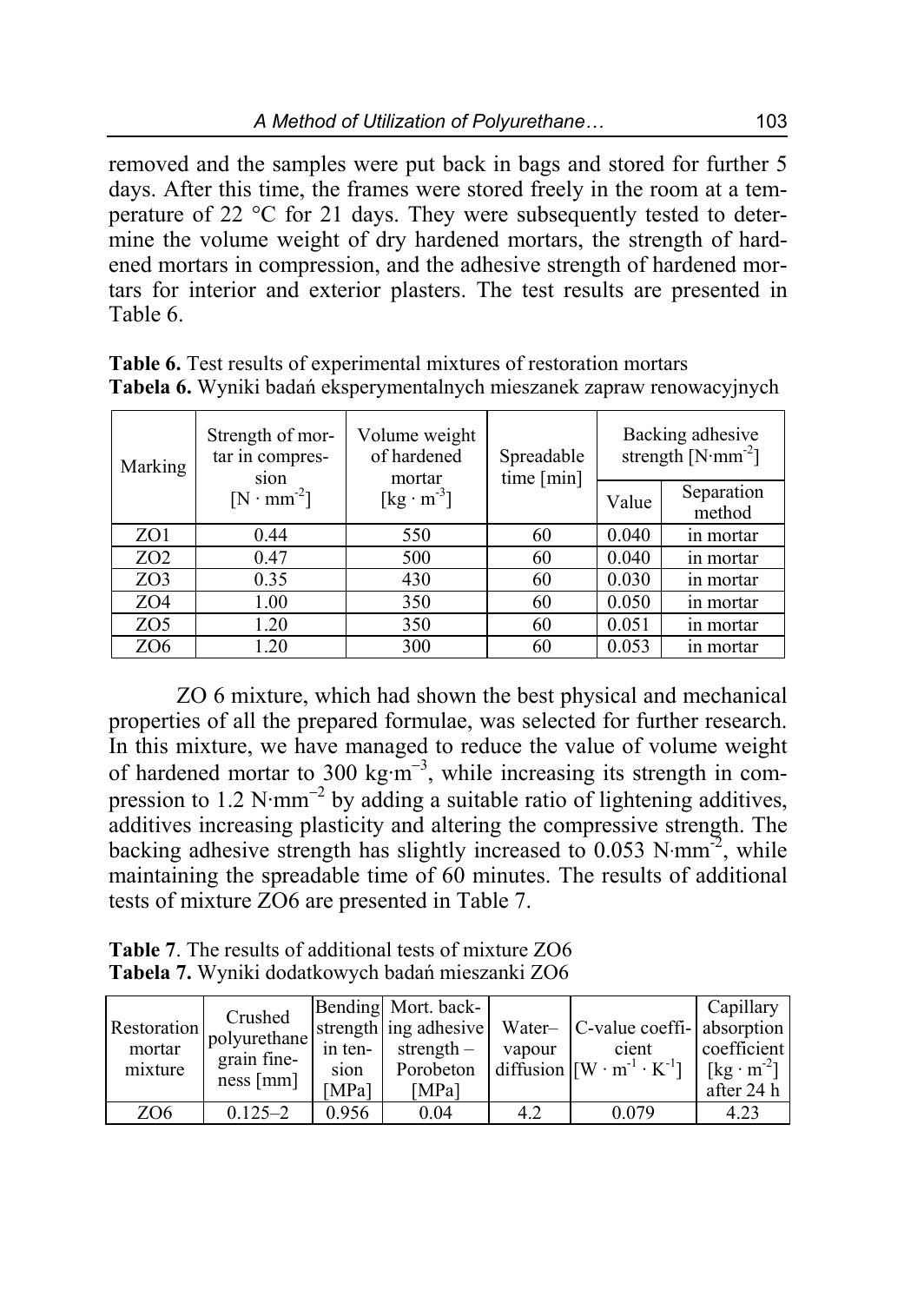#### **3.2. Application of restoration mortar**

After removing the existing plasters and mechanical cleaning of the base wall, restoration mortar is applied in a thickness of 30–50 mm directly on the masonry. After rough levelling, there will be a highly porous structure that protects the masonry against negative effects (exposure of the exterior enclosure wall to freezing temperatures, thermal stress, rain water, the impacts of air and also to biological effects, i.e. algae, mosses, organic dust particles, efflorescence, etc.), however, thanks to its high internal surface and suitable pore size, it allows a trouble-free aeration of the masonry and it also prevents capillary action into the un-affected parts of the masonry. Eventual salt extracts are transferred to restoration mortar, so that they will not cause any further damage to the masonry. Even drying of the building is another positive factor, which is especially important for hybrid constructions clay, lime, unburned brick, stone, poro-concrete. Once the building has been dried, it is necessary to assess the condition of the restoration mortar and the base masonry and if it is not affected by the degradation effects, it is possible to leave it in the building as a core plaster for interior constructions, eventually as a thermal insulating plaster of the external siding of buildings.

# **4. Conclusion**

Given the current amount of polyurethane waste and its expected increase in future years, the processing of polyurethane foam after the end of its life cycle as fillers for restoration mortars is currently very important. The benefits lie in a new method of the utilization of the recycled polyurethane foam after the end of its life cycle in the restoration mortars segment. It is based on the fact that the utilization of this recycled material as filler can represent a full-fledged substitution of the currently used light fillers based on expanded pearlite, obsidian, and vermiculite.

When comparing the characteristics of experimental mixture 6 presented in Tab. 6 and 7, in particular the thermal conductivity coefficient  $\lambda$ , with the properties of restoration mortars compared by us: weber – weber.san MONO, weber.san SUPER; knauf – Kbelosan J; Profi Plus – restoration plaster), we concluded that the thermal conductivity coefficient  $\lambda$  of mixture 6 shows several times lower value than the compared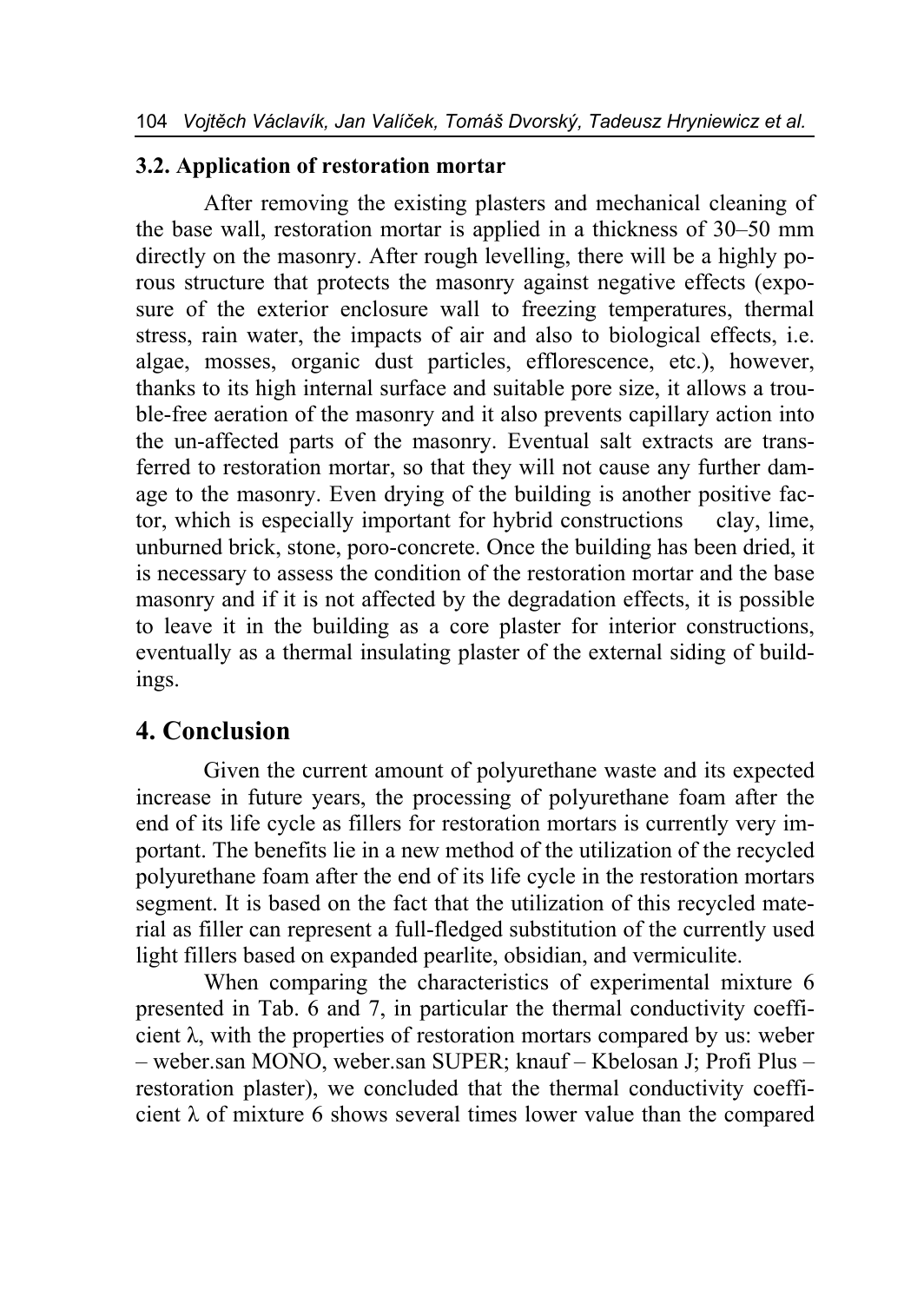restoration mortars. We can therefore classify it in a group of restoration mortars with thermal insulating properties.

Another part of the experimental research will deal with determination of durability, study of porosity, degradation of the base walls after the end of the life cycle of restoration mortar based on polyurethane and determination of the drying potential.

### **Acknowledgements**

*This work was supported by the project Moravian-Silesian region No. 0014/2012/RRC* 

### **References**

- 1. **Baic I., Witkowska-Kita B., Blaschke W., Lutyński A., Kozioł W., Piotrowski Z.**: *Effect of Selected Factors on the Development of Innovative Hard Coal Mining Waste Management Technologies Determined by Cross-impact Analysis*. Rocznik Ochrona Środowiska, 13(2), 1339–1357 (2011).
- 2. **Wodziński P.:** *Application of Mineral Waste in Construction of Municipal Waste Landfills*. Rocznik Ochrona Środowiska, 11(1), 485–496 (2009).
- 3. **Głodkowska W., Kobaka J.**: *Application of Waste Sands for Making Industrial Floors*. Rocznik Ochrona Środowiska, 11(1), 193–206 (2009).
- 4. **Škopán M.:** *Position of recycled materials from construction and demolition waste in the construction material market*. Stavební technika. 6–8, part 1, 2011.
- 5. **Zevenhoven R.:** *Treatment and disposal of polyurethane wastes: options for recovery and recycling*. 2004th ed. by Helsinki University of Technology Energy Engineering and Environmental Protection: Espoo. 2004.
- 6. **Zia K.M., Bhatti H.N., Bhatti I.A.:** *Methods for polyurethane and polyurethane composites, recycling and recovery: A review*. Reactive & Functional Polymers, 67(3), 675–692 (2007).
- 7. **Wu Ch., Chang Ch., Li J.:** *Glycolysis of rigid polyurethane from waste refrigerators. Polymer Degradation and Stability*, 75(3), 413–421 (2002).
- 8. **Font R., Fullana A., Caballero J.A.,** *et al***.:** *Pyrolysis study of polyurethane*. J. Anal. Appl. Pyrolysis, 58–59, 63–67 (2001).